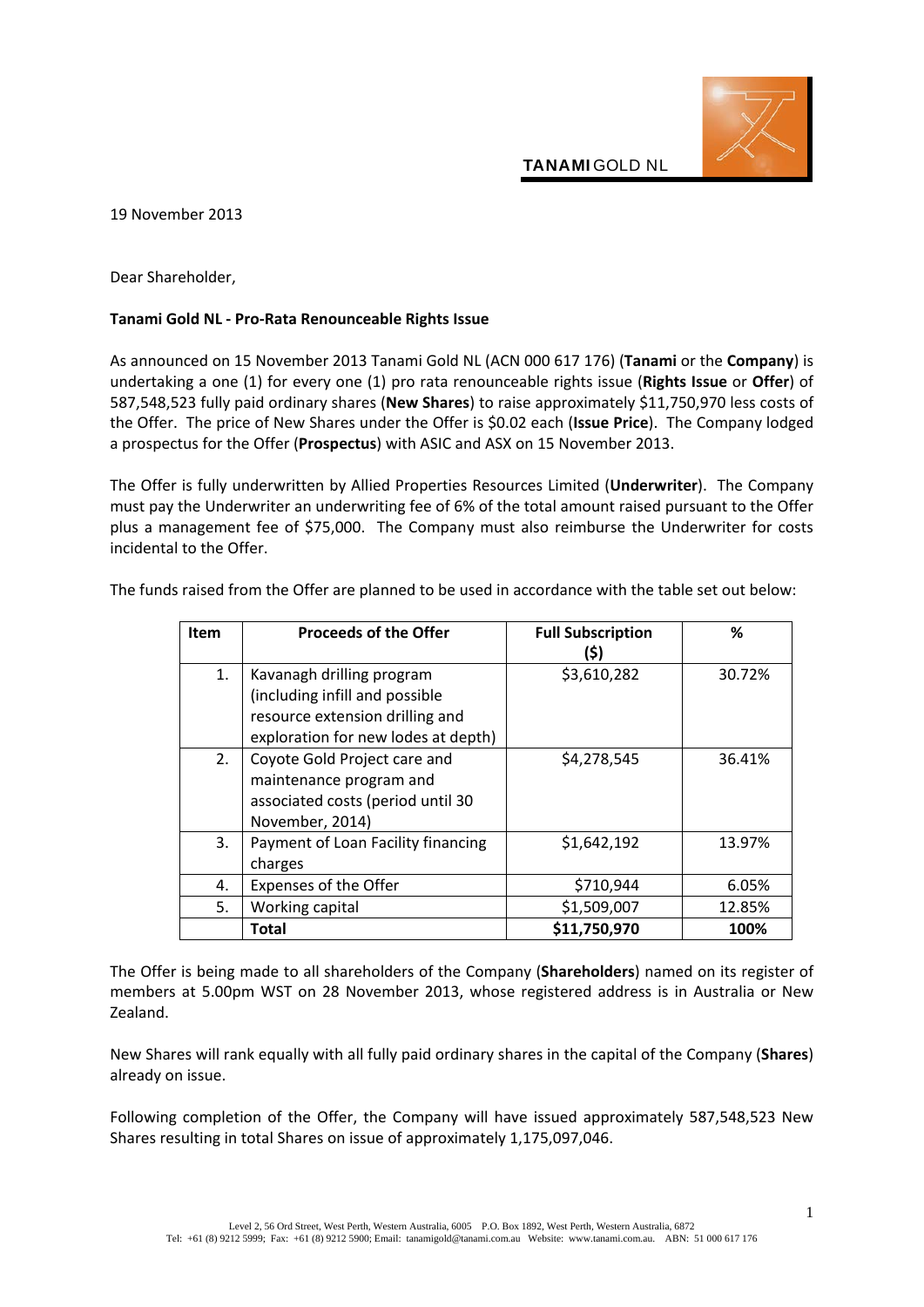A copy of the Prospectus is available on the ASX and Tanami websites. Eligible Shareholders will be mailed a Prospectus together with an Entitlement and Acceptance Form no later than 4 December 2013. Your entitlement will be set out on the personalised Entitlement and Acceptance Form accompanying the Prospectus.

For the purposes of calculating each Eligible Shareholders' entitlement, fractions of entitlements have been rounded up to the nearest whole number of New Shares.

## **Actions required of Eligible Shareholders**

There are a number of actions Eligible Shareholders may take:

- You may take up all or some of your rights to subscribe for New Shares pursuant to the Prospectus (**Entitlements**). To take up all or some of your Entitlements you will need to ensure your application money for the Entitlements you wish to take up is received by Security Transfer Registrars Pty Limited (**Share Registry**) by no later than 3.00pm WST on the Closing Date, by either completing and returning your Entitlement and Acceptance Form together with your application money or making a payment by BPAY in accordance with the instructions on your Entitlement and Acceptance Form.
- You may seek to sell all or some of your Entitlements on ASX. You can seek to sell your Entitlements on ASX from 22 November 2013 until the close of market on 11 December 2013. To sell any of your Entitlements you need to contact your broker as soon as possible.
- You may transfer all or some of your Entitlements to another person other than on ASX. To transfer all or some of your Entitlements you will either need to contact your CHESS Controlling Participant (usually your broker) and follow their instructions or complete a renunciation and transfer form (which can be obtained from the Share Registry) and return it, together with the purchaser's cheque for the Entitlements they wish to take up so that it is received by the Share Registry by no later than 3.00pm WST on the Closing Date.
- You may do nothing. If you choose to do nothing with your Entitlements, while you will continue to hold the same number of Shares, your interest in the Company will be diluted and you will receive no value for your Entitlement.

| Event                                                                                    | <b>Proposed Date</b> |
|------------------------------------------------------------------------------------------|----------------------|
| Lodgement of Prospectus with the ASIC                                                    | 15 November 2013     |
| Notice sent to Optionholders                                                             | 18 November 2013     |
| Notice sent to Shareholders                                                              | 19 November 2013     |
| Ex date                                                                                  | 22 November 2013     |
| Rights start trading                                                                     | 22 November 2013     |
| Record Date for determining Entitlements                                                 | 28 November 2013     |
| Prospectus despatched to Shareholders & Company announces despatch has<br>been completed | 4 December 2013      |
| Rights stop trading                                                                      | 11 December 2013     |
| Shares quoted on a deferred settlement basis                                             | 12 December 2013     |
| <b>Closing Date</b>                                                                      | 18 December 2013     |
| ASX notified of under subscriptions                                                      | 23 December 2013     |
| Issue date                                                                               | 30 December 2013     |

## **Key dates for the Offer**